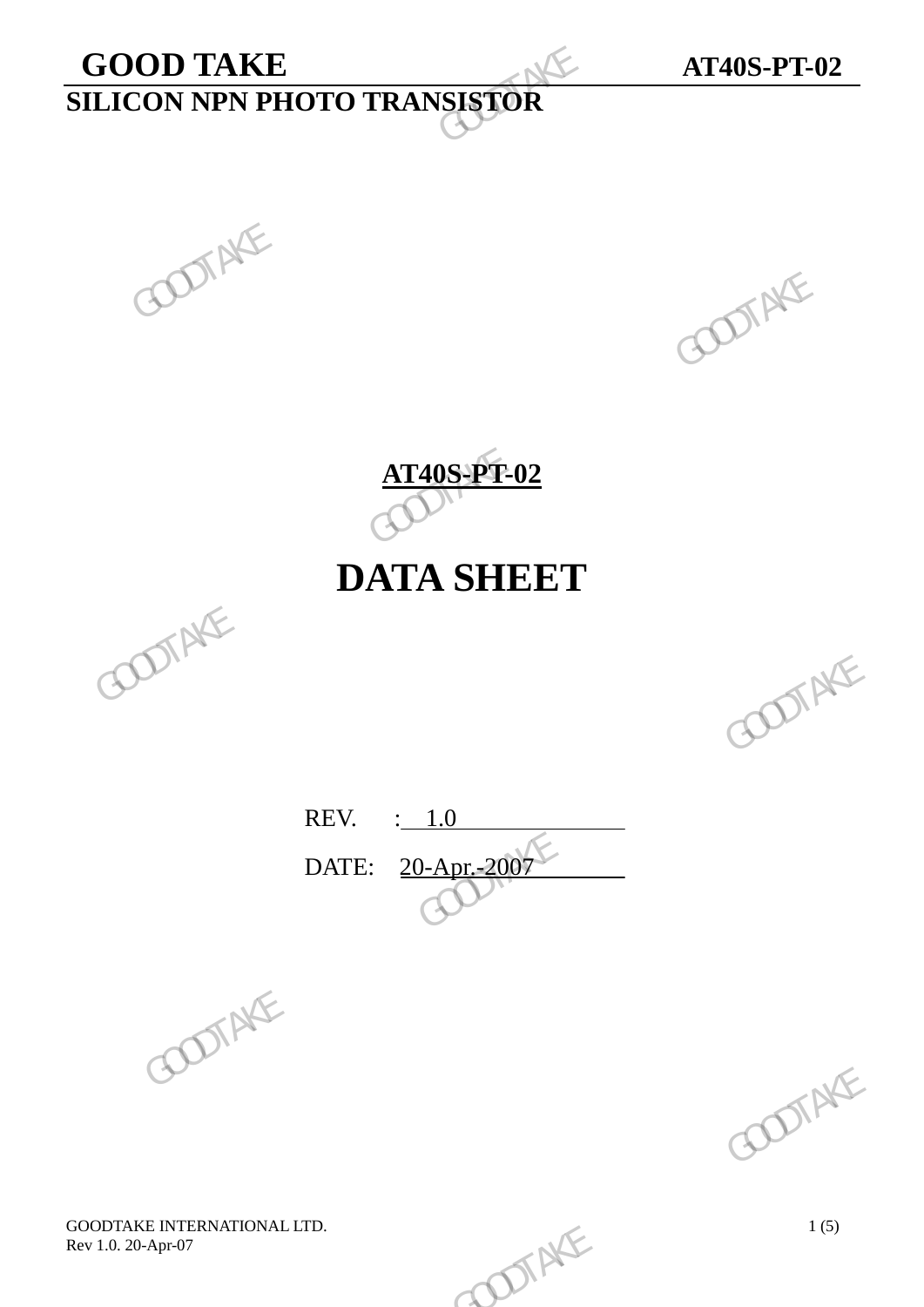# **GOOD TAKE AT40S-PT-02**

### **FEATURES:**

- Fast Response Time.
- High Photo Sensitive.
- **Small Junction Capacitance.**

**Lead free product, in compliance with RoHS.** 

### **DESCRIPTIONS:**

- AT40S-PT-02 is a high response speed and high sensitive silicon NPN phototransistor with exceptionally stable characteristics and high illumination sensitivity. GOOD TAKE<br>
FEATURES:<br>
Fast Response Time.<br>
High Photo Sensitive.<br>
Small Junction Capacitance.<br>
CLead free product, in compliance with RoHS.<br>
DESCRIPTIONS:<br>
AT40S-PT-02 is a high response speed and<br>
phototransistor with exc
	- Molded in a compact surface-mountable package.

## **APPLICATIONS: ■ DIMENSIONS:**

# **Miniature switch.**  Counters and sorter. **Position sensors.** Infrared applied system.  **INTERNAL CIRCUIT:**  The product, in compliance with RoHS.<br> **EDESCRIPTIONS:**<br> **E** AT40S-PT-02 is a high response speed and high sensitive silicon N<br>
phototransistor with exceptionally stable characteristics and high illuminat<br>
sensitivity.<br> FRAME COUNTRIES AND SOLUTION OF THE COUNTRIES OF THE COUNTRIES OF THE COUNTRIES OF THE COUNTRIES OF THE COUNTRIES OF THE COUNTRIES OF THE COUNTRIES OF THE COUNTRIES OF THE COUNTRIES OF THE COUNTRIES OF THE COUNTRIES OF TH GOVertor<br>
Good<br>
Good<br>
Good<br>
Goodtake Goodtake Good<br>
All dimensions are in millimeter, tolerance is ±0.2 unless otherwise noted,

**NOTE:** All dimensions are in millimeter, tolerance is  $\pm 0.2$  unless otherwise noted.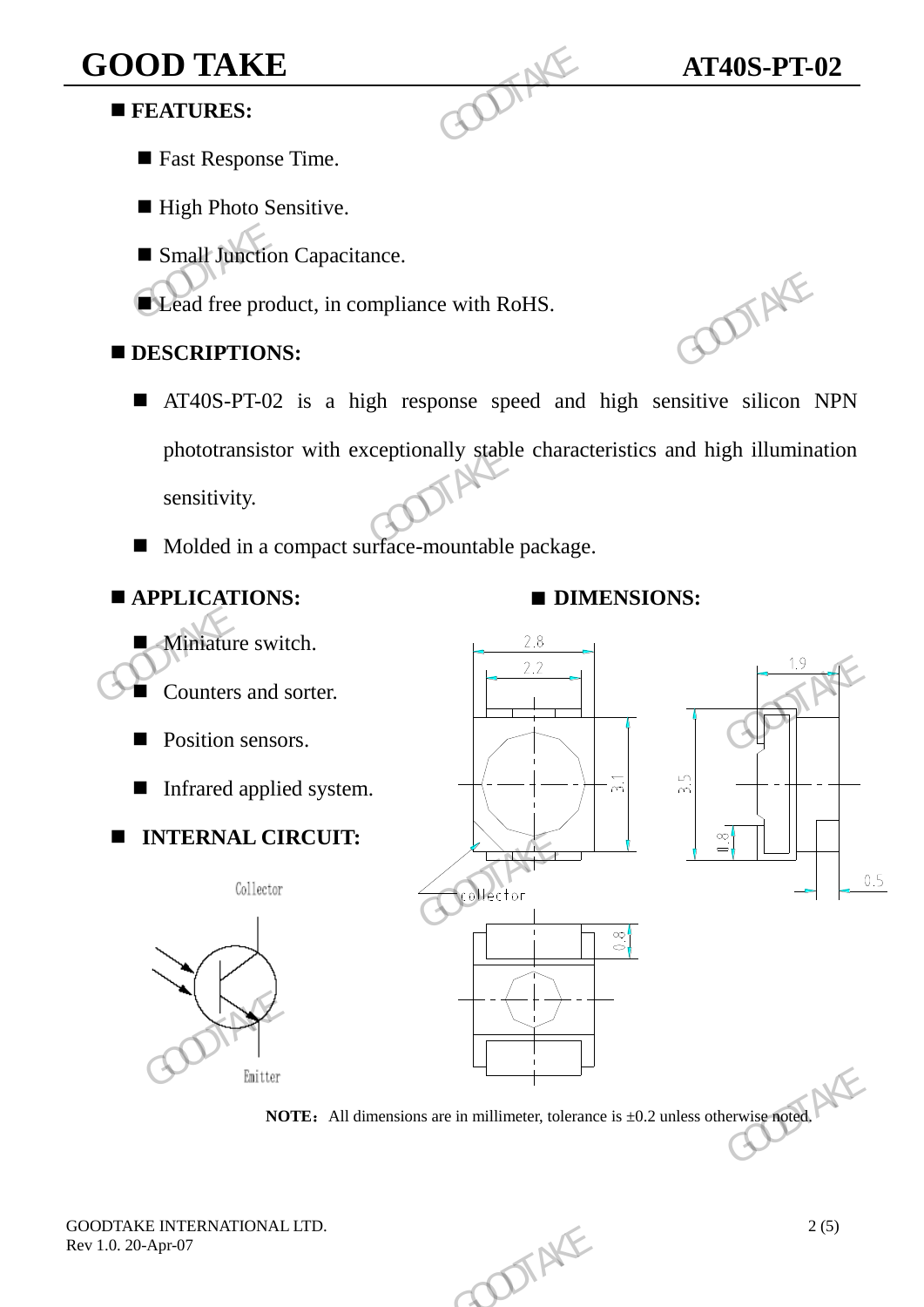### **GOOD TAKE AT40S-PT-02**

### **ABSOLUTE MAXIMUM RATINGS AT Ta=25**℃

| <b>GOOD TAKE</b>                                         |                  |                    | <b>AT40S-PT-02</b> |                |
|----------------------------------------------------------|------------------|--------------------|--------------------|----------------|
| ABSOLUTE MAXIMUM RATINGS AT Ta=25°C                      |                  |                    |                    |                |
| Parameter                                                | Symbo1           | Ratings            |                    | Unit           |
| Power Dissipation                                        | P <sub>D</sub>   | 75                 |                    | mW             |
| Collector-Emitter Breakdown Voltage                      | V <sub>CEO</sub> | 30                 | V                  |                |
| Emitter-Collector Breakdown Voltage                      | $V_{ECO}$        | 5                  |                    |                |
| Operating Temperature                                    | Topr             | $-40$ ~+85         |                    | °C             |
| Storage Temperature                                      | Tstg             | $-55 - +100$       | $\mathcal{C}$      |                |
| Soldering Temperature                                    | Tsol             | 270℃ for 6 sec Max |                    |                |
| ■ TYPICAL ELECTRICAL & OPTICAL CHARACTERISTICS (Ta=25°C) |                  |                    |                    |                |
| Symbol<br>Parameter                                      | Min.<br>Type     | Max.               | Unit               | Test Condition |

### **TYPICAL ELECTRICAL & OPTICAL CHARACTERISTICS**(**Ta=25**℃)

| Emitter-Collector Breakdown Voltage                      |                 |                 | V <sub>ECO</sub> |       | 5            |                                     |
|----------------------------------------------------------|-----------------|-----------------|------------------|-------|--------------|-------------------------------------|
| Operating Temperature                                    |                 |                 | Topr             |       | $-40 - +85$  | $\mathcal{C}$                       |
| Storage Temperature                                      |                 |                 | Tstg             |       | $-55 - +100$ | $\mathcal{C}$                       |
| Soldering Temperature                                    |                 |                 | Tsol             |       |              | 270℃ for 6 sec Max                  |
| ■ TYPICAL ELECTRICAL & OPTICAL CHARACTERISTICS (Ta=25°C) |                 |                 |                  |       |              |                                     |
| Parameter                                                | Symbol          | Min.            | Type             | Max.  | Unit         | Test Condition                      |
| Collector-Emitter<br>Breakdown Voltage                   | $V_{(BR)CEO}$   | 30              |                  |       | $\mathbf{V}$ | $Ic=100\mu A$<br>$Ee = 0mW/cm2$     |
| <b>Emitter-Collector</b><br><b>Breakdown Voltage</b>     | $V_{(BR)ECO}$   | $5\phantom{.0}$ |                  |       | $\mathbf{V}$ | $I_E = 100 \mu A$<br>$Ee = 0mW/cm2$ |
| Collector-Emitter<br>Saturation Voltage                  | $V_{CE(sat)}$   |                 |                  | 0.4   | $\mathbf{V}$ | $Ic=2mA$ $I_B=100\mu A$             |
| <b>Rise Time</b>                                         | <b>Tr</b>       |                 | 15               |       | $\mu S$      | $V_{CE} = 5V$<br>$Ic=1mA$           |
| <b>Fall Time</b>                                         | $T_f$           |                 | 15               |       | $\mu S$      | $R_L = 1000\Omega$                  |
| <b>Collector Dark</b><br><b>Current</b>                  | <b>I</b> CEO    |                 |                  | 100   | nA           | $V_{CE} = 10V$                      |
| <b>On State Collector</b><br><b>Current</b>              | $I_{C(on)}$     | 0.3             | 1.0              |       | mA           | 5V<br>$Ee=1mW/cm2$                  |
| <b>Range Of Spectral</b><br><b>Bandwidth</b>             | $\lambda_{1/2}$ | 400             |                  | 1100  | n m          |                                     |
| Peak Wavelength of<br><b>Sensitive</b>                   | $\lambda p$     |                 | 940              |       | n m          |                                     |
|                                                          |                 |                 |                  |       |              | ODTA                                |
| RELIABILITY TEST ITEMS AND CONDITIONS:                   |                 |                 |                  |       |              |                                     |
| GOODTAKE INTERNATIONAL LTD.<br>Rev 1.0. 20-Apr-07        |                 |                 |                  | DIAKE |              | 3(5)                                |
|                                                          |                 |                 |                  |       |              |                                     |

### **RELIABILITY TEST ITEMS AND CONDITIONS**: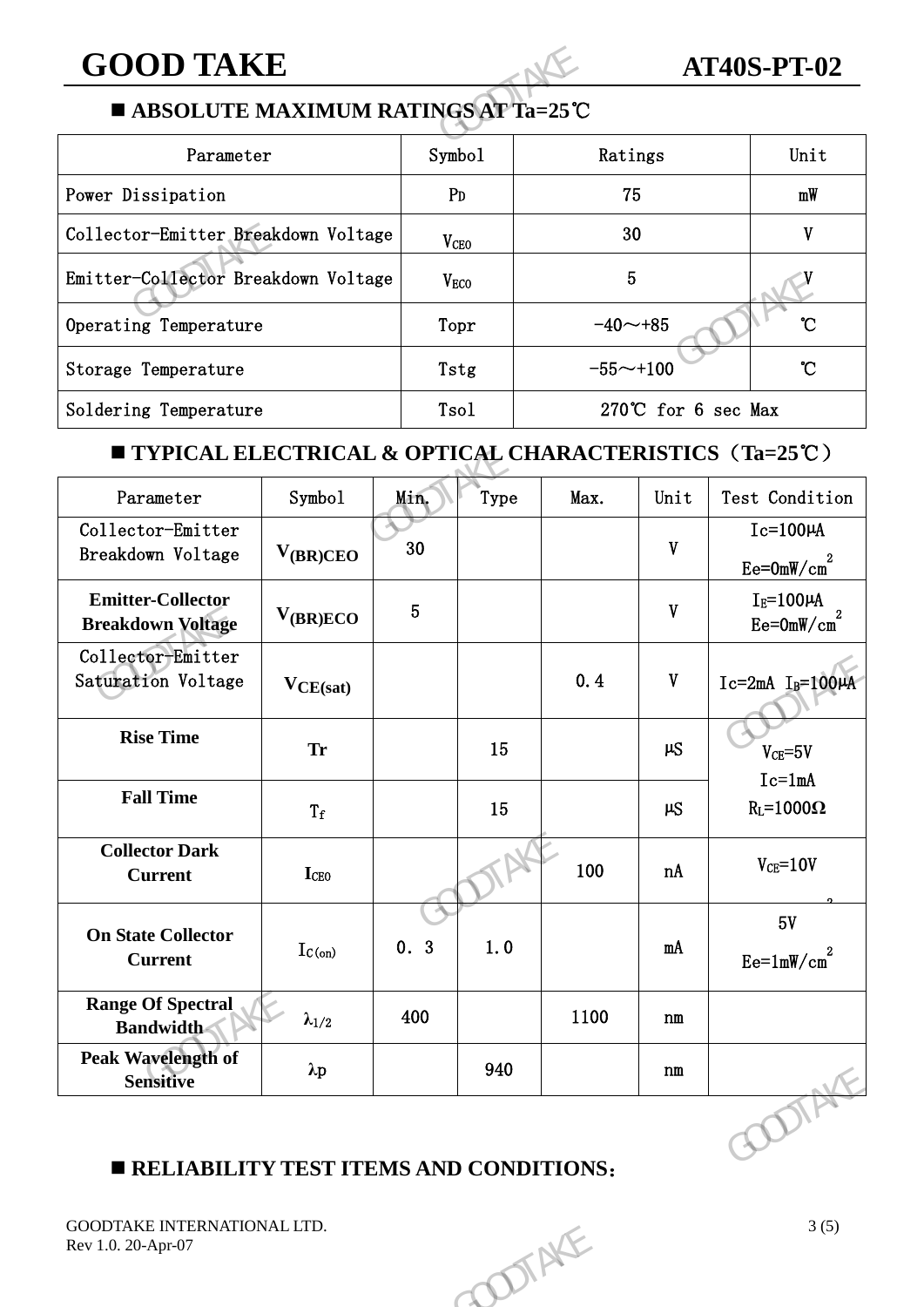# **GOOD TAKE AT40S-PT-02**

|                         | <b>GOOD TAKE</b>         |                                                   |                            |                           | <b>AT40S-PT-02</b>           |
|-------------------------|--------------------------|---------------------------------------------------|----------------------------|---------------------------|------------------------------|
| NO                      | <b>Item</b>              | <b>Test Conditions</b>                            | <b>Test</b><br>Hours/Cycle | <b>Sample</b><br>Quantity | <b>Test</b><br><b>Result</b> |
| $\mathbf{1}$            | <b>Solder Heat</b>       | TEMP: $270^{\circ}\text{C} \pm 3^{\circ}\text{C}$ | <b>10 SEC</b>              | 11 pcs                    | 0 DEFECT                     |
| $\overline{2}$          | <b>Temperature Cycle</b> | $H: +85^{\circ}C$ 60min                           | 16 cycles                  | 22 pcs                    | 0 DEFECT                     |
|                         |                          | 10min<br>$L: -25^{\circ}\text{C}$ 60min           |                            |                           |                              |
| $\overline{\mathbf{3}}$ | <b>Thermal Shock</b>     | $H: +85^{\circ}C$ 30min                           | 10 cycles                  | 11 pcs                    | 0 DEFECT                     |
|                         |                          | 30 <sub>sec</sub>                                 |                            |                           |                              |
|                         |                          | $L: -25^{\circ}\text{C}$ 30min                    |                            |                           |                              |
| $\overline{\mathbf{4}}$ | <b>High Temperature</b>  | TEMP: $+85^{\circ}$ C                             | <b>1000 HRS</b>            | 22 pcs                    | 0 DEFECT                     |
|                         | <b>Storage</b>           |                                                   |                            |                           |                              |
| 5                       | <b>Low Temperature</b>   | <b>TEMP: -25°C</b>                                | <b>1000 HRS</b>            | 22 pcs                    | 0 DEFECT                     |
|                         | <b>Storage</b>           |                                                   |                            |                           |                              |
| 6                       | <b>High Temperature</b>  | 85°C/93% RH                                       | <b>1000HRS</b>             | 22 pcs                    | 0 DEFECT                     |
|                         | <b>High Humidity</b>     |                                                   |                            |                           |                              |
|                         | <b>Storage</b>           |                                                   |                            |                           |                              |
|                         | <b>COTAKI</b>            |                                                   |                            |                           | <b>DOTAKE</b>                |